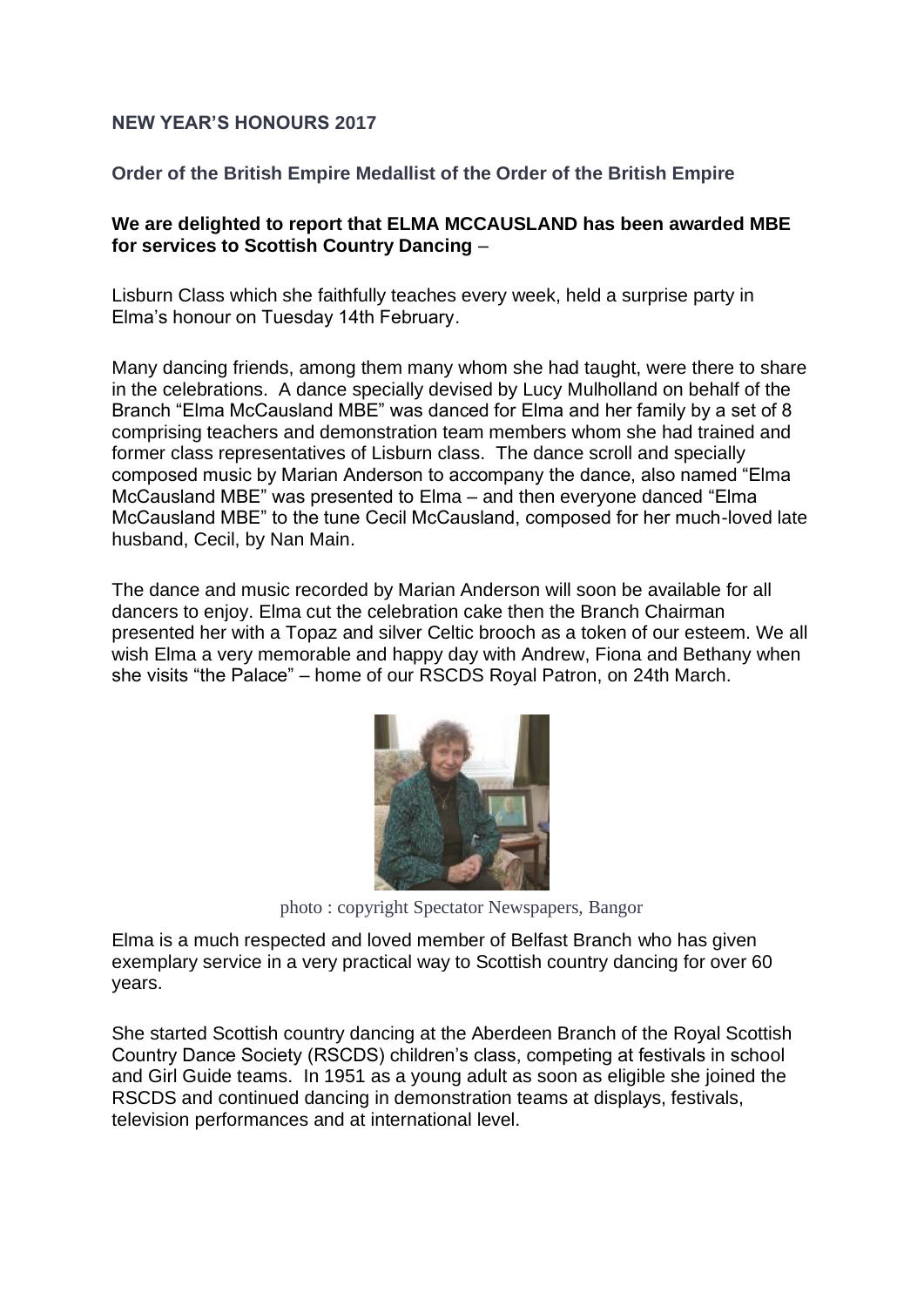After passing the rigorous training she became a fully certificated Society teacher in 1956 and since then has been teaching Scottish Country Dancing at all levels in the UK and across the world and is a highly respected teacher and teacher-trainer and examiner. Her expertise and knowledge which she has shared so freely in such a delightful manner has been highly valued by all who have had the good fortune to be taught by her or dance with her.

She has given a lifetime of service to others, giving freely of her time and talents to nurture the joy and benefits of dancing. Elma, like all teachers within the Society gives of her skills and expertise for little return other than the reward of seeing others benefit from her sharing her knowledge.

In addition to teaching regular Scottish country dance classes ever since she qualified in 1956, Elma has also taught ladies step dancing, trained demonstration and festival teams, tutored certificated classes locally in Northern Ireland, overseas and at the Society's annual summer school at St Andrews University.

It was there at summer school as a young teacher that she met her late husband, Cecil, an Ulsterman and also a talented dancer. Following their marriage, they settled in Northern Ireland and both were committed to the development of a range of dance especially folk and country dancing in Northern Ireland.

Having also qualified as a Primary School teacher Elma took up a teaching post in Bangor where she taught with great commitment to the children and their welfare until her retirement from school teaching.

Her selfless involvement in the development and advancement of Scottish country dancing in Northern Ireland has been evident since she came to live here over 50 years ago.

She has been a great ambassador for dancing and for this country as a most dedicated, talented professional, dancing at International Folk festivals and teaching at day and week-end schools at all levels from elementary to master class in Scotland, England, Ireland, Holland, Germany, France, Japan, Australia, South Africa, United States and Canada.

As a much-respected dance teacher-tutor and teacher-examiner she has been responsible for the expansion of country dance teaching not only locally but internationally, particularly in Japan where Scottish country dancing is a very popular pastime and where Elma is highly revered for her teaching skills and gentle manner in achieving high standards.

Her professionalism and skill in seeking and achieving the best from all with whom she engages have been consistently to the fore in both her career as a respected primary school teacher in Bangor for many years and in her much-loved pastime of dance. Elma taught classes for many years for primary schoolchildren in Belfast and an adult class in her home town of Bangor which she still teaches in addition to